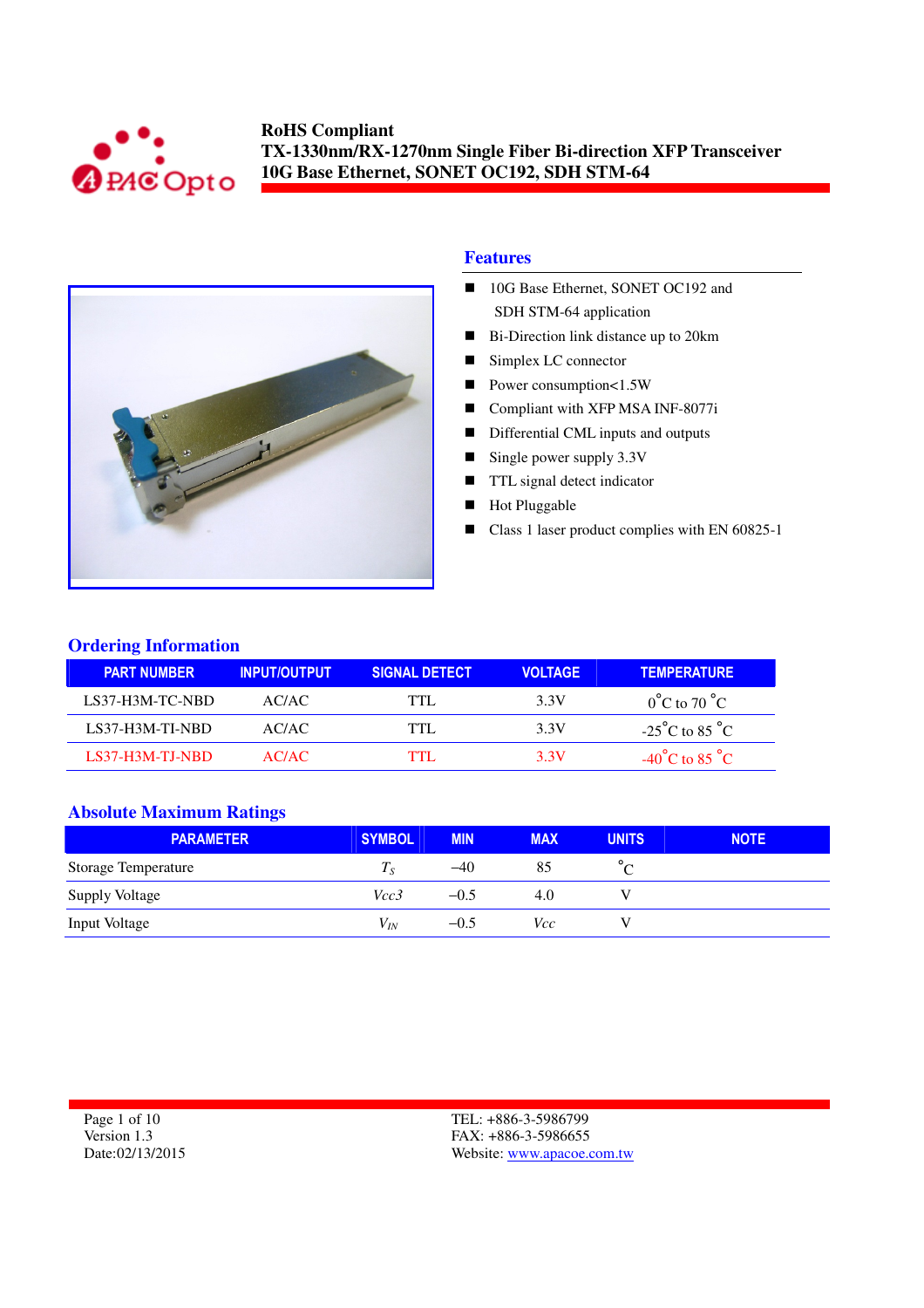

# **Recommended Operating Conditions**

| <b>PARAMETER</b>           | <b>SYMBOL</b> | <b>MIN</b>     | <b>MAX</b> | <b>UNITS</b> | <b>NOTE</b>                                                                                  |
|----------------------------|---------------|----------------|------------|--------------|----------------------------------------------------------------------------------------------|
| Case operating Temperature | $T_C$         | $\overline{0}$ | 70         | $^{\circ}$ C | Tc=-25~85 $\degree$ C for<br>LS37-H3M-TI-NBD<br>Tc=-40~85 $\degree$ C for<br>LS37-H3M-TJ-NBD |
| <b>Supply Voltage</b>      | Vcc3          | 3.1            | 3.5        | V            |                                                                                              |
| <b>Supply Current</b>      | Icc3          | ---            | 600        | mA           |                                                                                              |

#### **Monitoring Specification**

| <b>Data Address</b> | <b>PARAMETER</b>    | <b>RANGE</b>          | <b>ACCURACY</b>   |
|---------------------|---------------------|-----------------------|-------------------|
| 96-97               | Temperature         | -40 to $80^{\circ}$ C | $\pm 3^{\circ}$ C |
| 100-101             | <b>Bias Current</b> | $0$ to $100mA$        | $\pm 10\%$        |
| $102 - 103$         | TX Power            | $-4$ to $+5$ dBm      | $\pm 2dB$         |
| 104-105             | <b>RX</b> Power     | $-16$ to $1.5$ dBm    | $\pm 2dB$         |
| 106-107             | Vcc3 Voltage        | $3.0 - 3.6$ Volts     | $\pm 3\%$         |

# **Transmitter Electro-optical Characteristics**

 $Vec = 3.1$  V to 3.5 V,  $T_C = 0$ °C to 70 °C for LS37-H3M-TC-NBD,  $T_C = -25$ °C to 85 °C for LS37-H3M-TI-NBD,  $T_C = -40$ °C **to 85** °**C for LS37-H3M-TJ-NBD** 

| <b>PARAMETER</b>                       | <b>SYMBOL</b>  | <b>MIN</b> | TYP.         | <b>MAX</b> | <b>UNITS</b> | <b>NOTE</b> |
|----------------------------------------|----------------|------------|--------------|------------|--------------|-------------|
| <b>Operating Data Rate</b>             |                | 9.95       |              | 11.3       | Gbps         |             |
| Input<br>Reference Clock Rate          |                |            | Not Required |            |              |             |
| Output power                           | POUT           | $-2$       |              | $+3$       | dBm          |             |
| Center Wavelength                      | $\lambda_C$    | 1320       |              | 1340       | nm           |             |
| Spectral Width(-20dB)                  | Δλ             |            |              |            | nm           |             |
| Sidemode Supression ratio              | <b>SSR</b> min | 30         |              |            | dB           |             |
| The transmitter and dispersion penalty | Tdp            |            |              | 3.2        | dB           |             |
| <b>Relative Intensity Noise</b>        | <b>RIN</b>     |            |              | $-128$     | dB/Hz        |             |
| Differential Input Voltage             | $V_{DIFF}$     | 0.25       |              | 1.0        | V            |             |

Page 2 of 10 Version 1.3 Date:02/13/2015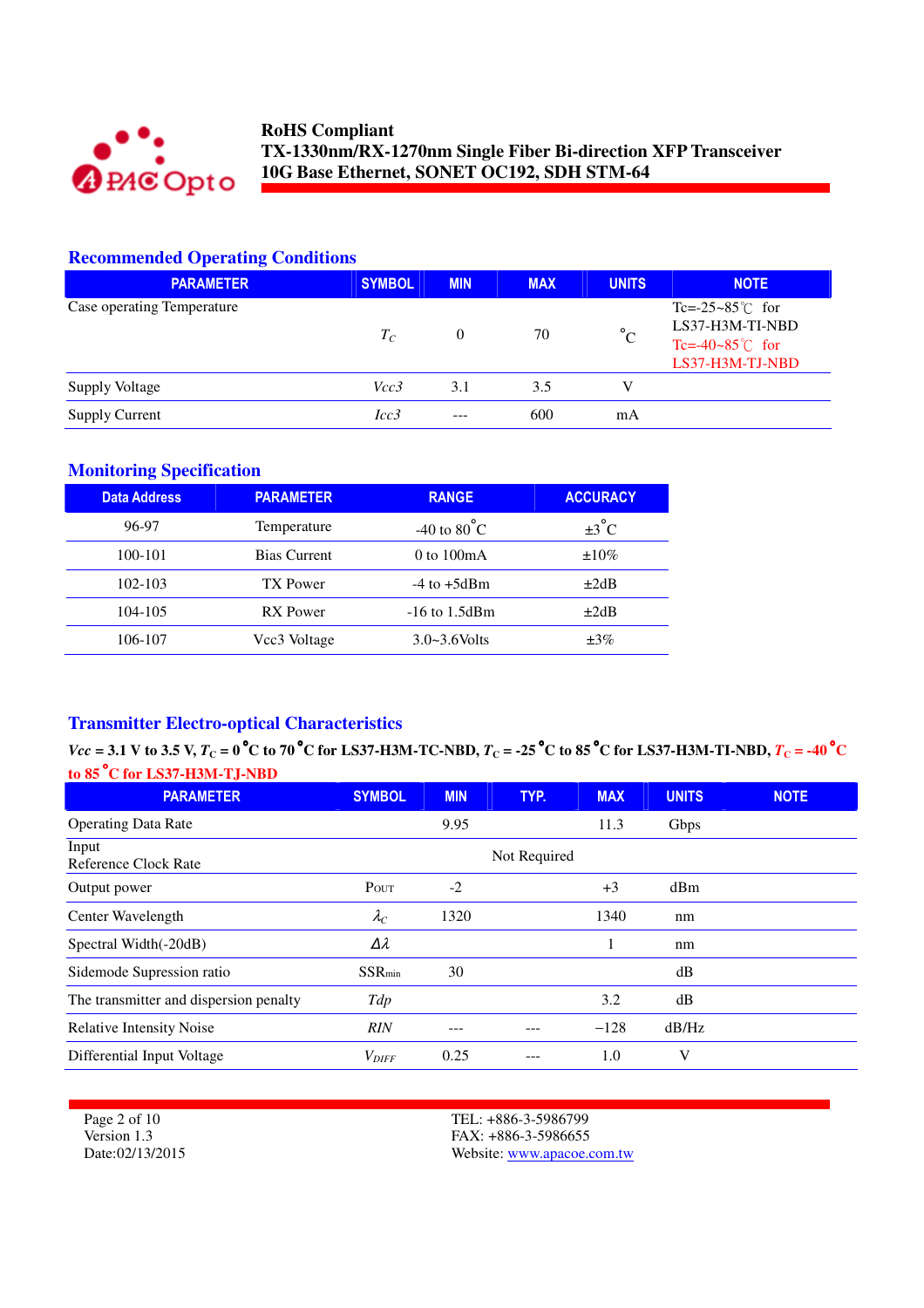

| <b>Transmit Fault Output-Low</b> | $TX$ <sub>_FAULT<sub>L</sub></sub>   | 0.0 | 0.5      | V       |
|----------------------------------|--------------------------------------|-----|----------|---------|
| Transmit Fault Output-High       | $TX$ <sub>FAULT<math>_H</math></sub> | 2.4 | $V_{CC}$ | V       |
| TX_DISABLE Assert Time           | $t$ <sub><math>0</math></sub> $ff$   |     | 10       | $\mu$ s |
| TX_DISABLE Negate Time           | $t$ _on                              |     | 2        | ms      |
| Time to initialize               | $t$ _init                            |     | 300      | ms      |
| Interrupt assert delay           | Interrupt_on                         |     | 200      | ms      |
| Interrupt negate delay           | Interrupt_off                        |     | 500      | $\mu$ s |
| P_Down/RST assert delay          | P Down/RS                            |     |          |         |
|                                  | T on                                 |     | 100      | $\mu$ s |
| Mod_NR assert delay              | Mod_nr_on                            |     | 1        | ms      |
| Mod_NR negate delay              | Mod_nr_off                           |     | 1        | ms      |
| P-Down reset time                |                                      | 10  |          | $\mu$ s |
| RX_LOS assert delay              | t_loss_on                            |     | 100      | $\mu$ s |
| RX_LOS negate delay              | t loss off                           |     | 100      | $\mu$ s |

Page 3 of 10 Version 1.3 Date:02/13/2015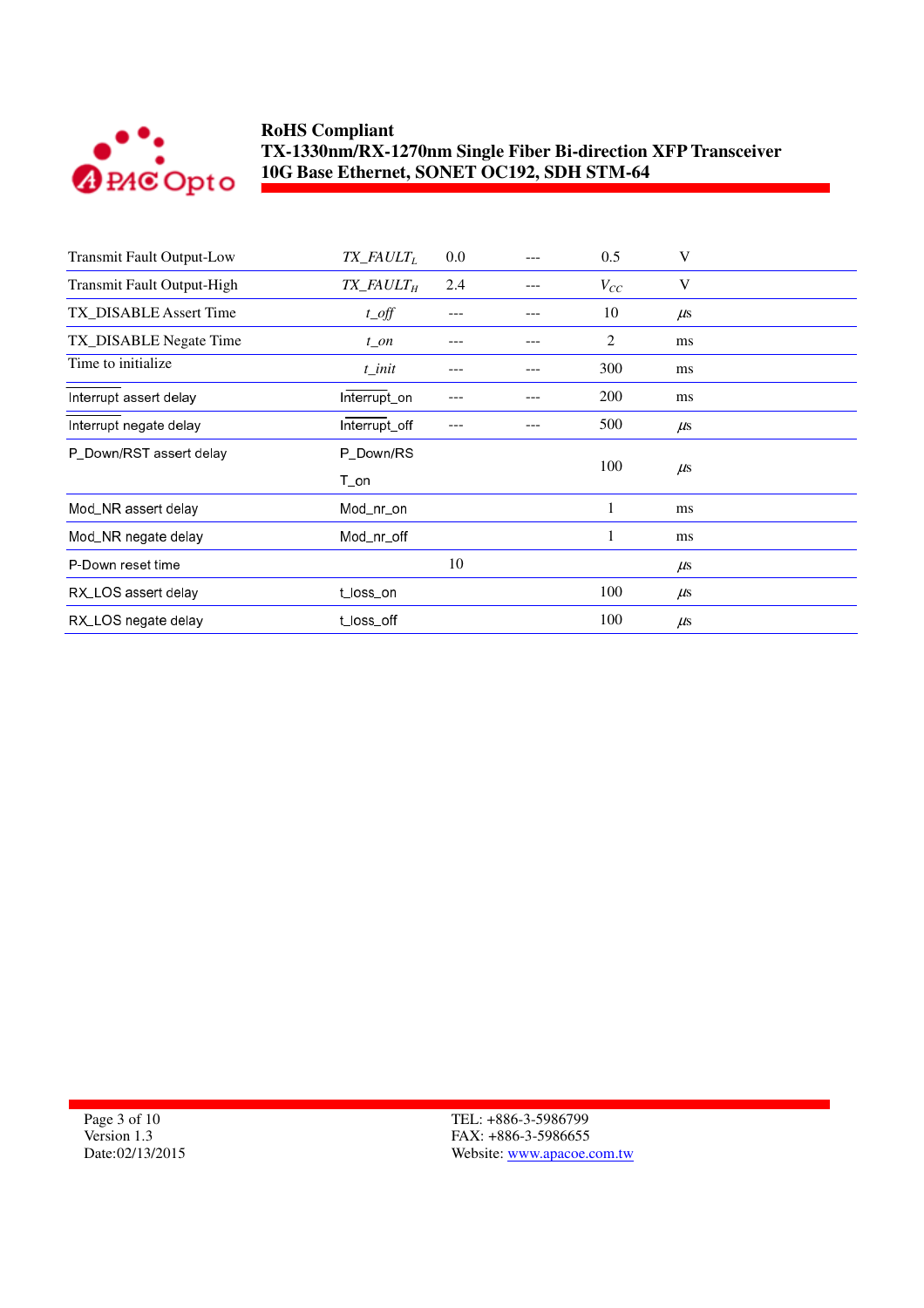

### **Receiver Electro-optical Characteristics**

 $Vec = 3.1$  V to 3.5 V,  $T_C = 0$ °C to 70°C for LS37-H3M-TC-NBD, $T_C = -25$ °C to 85°C for LS37-H3M-TI-NBD,  $T_C = -40$ °C

| to 85 °C for LS37-H3M-TJ-NBD                             |                   |                |      |            |              |                  |
|----------------------------------------------------------|-------------------|----------------|------|------------|--------------|------------------|
| <b>PARAMETER</b>                                         | <b>SYMBOL</b>     | <b>MIN</b>     | TYP. | <b>MAX</b> | <b>UNITS</b> | <b>NOTE</b>      |
| Receiver Overload                                        |                   | 0.5            |      |            | dBm          | $BER < 10^{-12}$ |
| <b>Receiver Sensitivity</b>                              |                   |                |      | $-14$      | dBm          | $BER < 10^{-12}$ |
| <b>Operating Center Wavelength</b>                       | $\lambda_C$       | 1260           |      | 1280       | nm           |                  |
| <b>Optical Return Loss</b>                               | ORL               | 14             |      |            | dB           |                  |
| Loss of Signal-Asserted                                  | $P_{A}$           | $-30$          |      |            | dBm          |                  |
| Loss of Signal-Deasserted                                | $P_D$             | ---            |      | $-18$      | dBm          |                  |
| Differential Output Voltage                              | $V_{\text{DIFF}}$ | 0.5            | 0.65 | 0.8        | V            |                  |
| TTL Input High Voltage                                   |                   | $\overline{2}$ |      | Vcc        | V            |                  |
| TTL Input Low Voltage                                    |                   | $\Omega$       |      | 0.8        | V            |                  |
| TTL Output High Voltage                                  |                   | 2.4            |      | Vcc        | V            |                  |
| TTL Output Low Voltage                                   |                   | $\theta$       | ---  | 0.4        | V            |                  |
| Receiver Loss of Signal Assert Time<br>$($ off to on $)$ | $t_{A, RX\_LOS}$  |                |      | 100        | $\mu$ s      |                  |
| Receiver Loss of Signal Assert Time<br>(on to off)       | $t_{D,RX\_LOS}$   |                |      | 100        | $\mu$ s      |                  |

Page 4 of 10 Version 1.3 Date:02/13/2015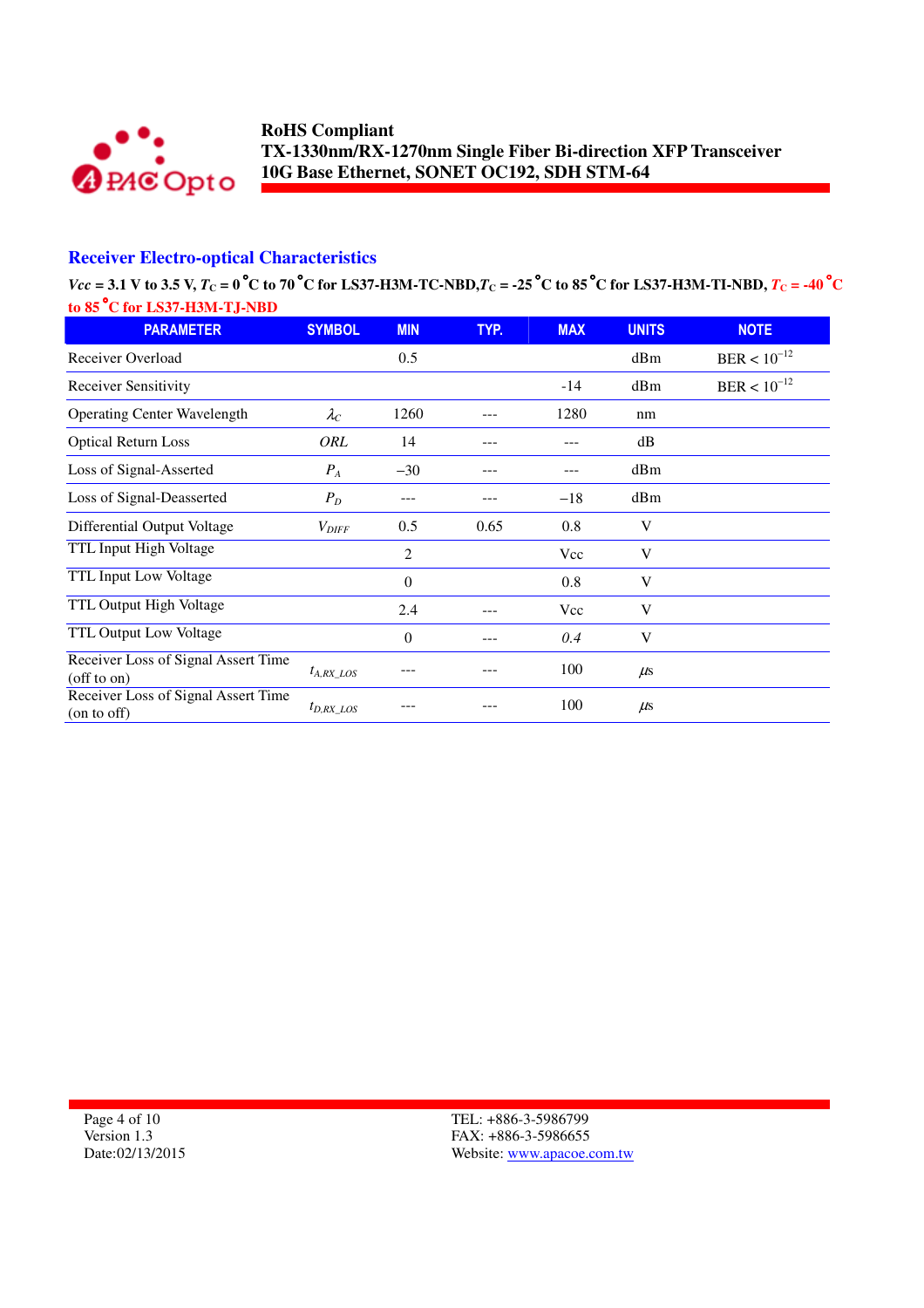

#### **Block Diagram of Transceiver**



#### **MOD\_NR**

The Mod\_NR is an output pin that when High, indicates that the module has detected a condition that renders transmitter and or receiver data invalid, shall consist of logical OR of the following signals:

- Transmit Signal Conditioner Loss of Lock
- Transmitter Laser Fault
- Receiver Signal Conditioner Loss of Lock

#### **MOD\_DESEL**

| Page 5 of 10    |
|-----------------|
| Version 1.3     |
| Date:02/13/2015 |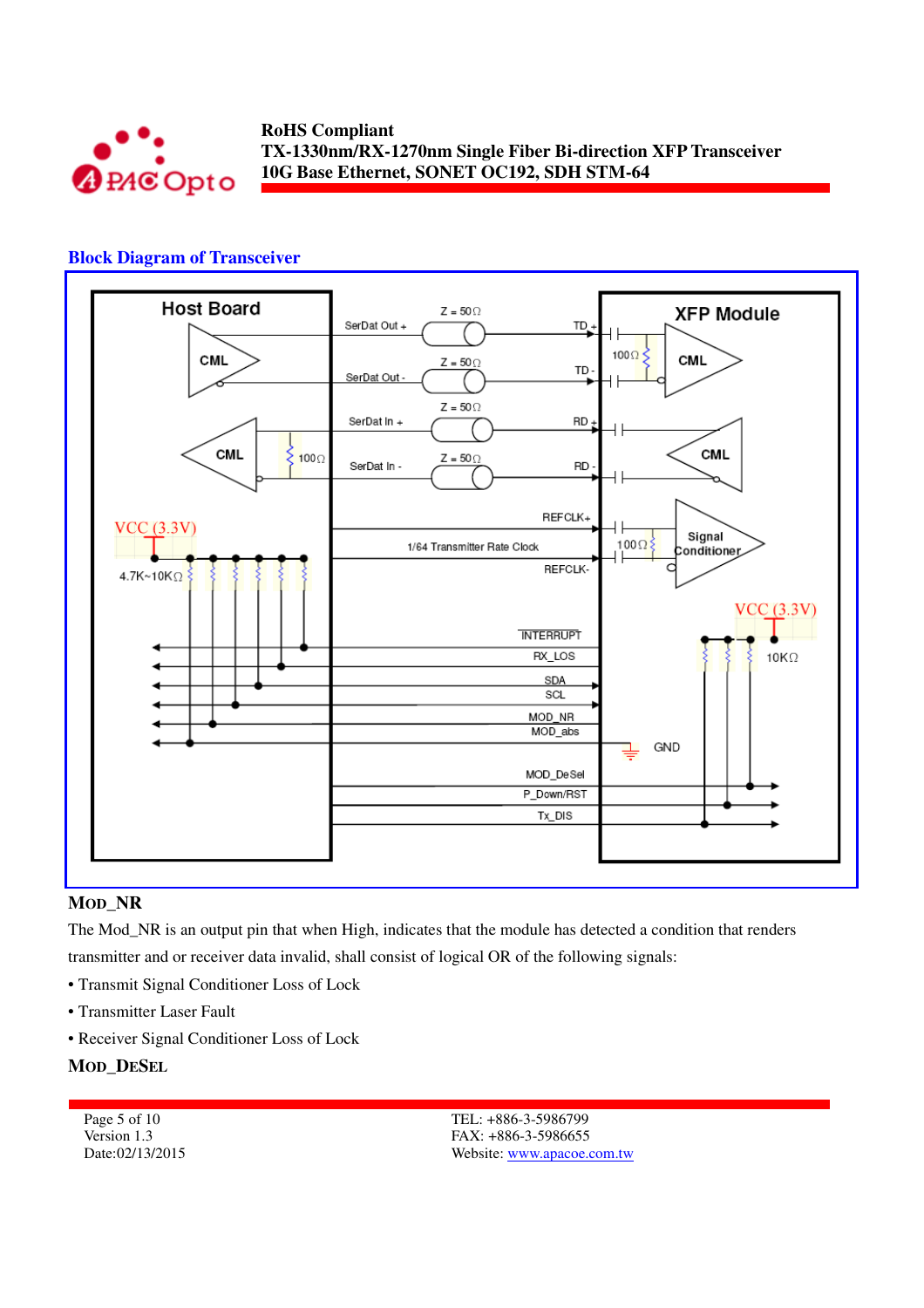

The Mod\_DeSel is an input pin. When held Low by the host, the module responds to 2-wire serial communication commands. The Mod\_DeSel allows the use of multiple XFP modules on a single 2-wire interface bus. When the Mod\_DeSel pin is "High", the module shall not respond to or acknowledge any 2-wire interface communication from the host.

### **INTERRUPT**

Interrupt is an output pin. When "Low", indicates possible module operational fault or a status critical to the host system.

### **TX\_DIS**

TX\_DIS is an input pin. When TX\_DIS is asserted High, the XFP module transmitter output must be turned off.

#### **MOD\_ABS**

Mod ABS is pulled up to Host Vcc on the host board and grounded in the XFP module. Mod ABS is then asserted "High" when the XFP module is physically absent from a host slot.

### **RX\_LOS**

The RX\_LOS when High indicates insufficient optical power for reliable signal reception.

#### **P\_DOWN/RST**

This is a multifunction pin for module Power Down and Reset. The P\_Down/RST pin must be pulled up to VCC3 in the XFP module.

#### **POWER DOWN FUNCTION**

The P\_Down pin, when held High by the host, places the module in the standby (Low Power) mode with a maximum power dissipation of 1.5W. This protects hosts which are not capable of cooling higher power modules which may be accidentally inserted.

Page 6 of 10 Version 1.3 Date:02/13/2015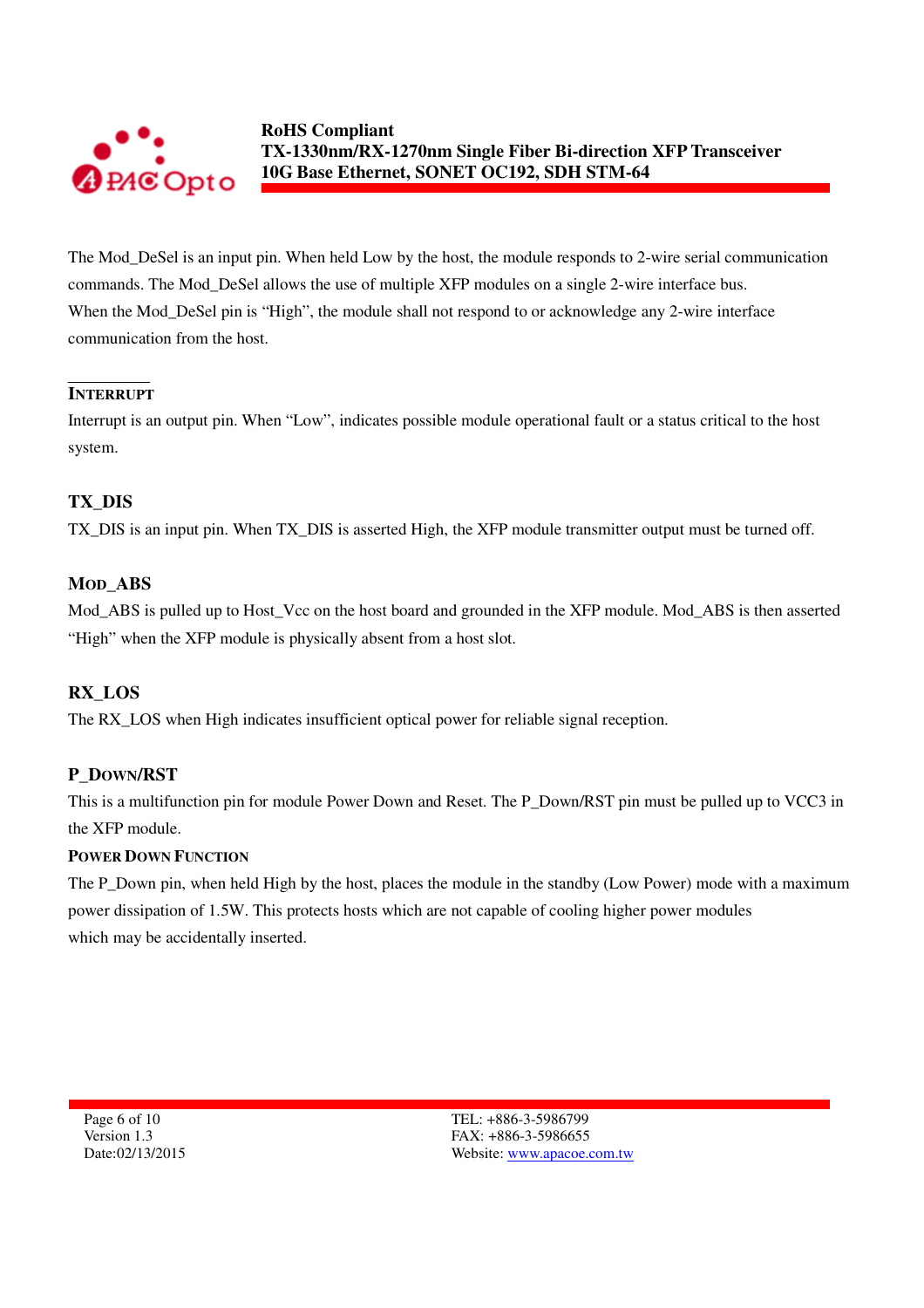

# **Dimensions**



Page 7 of 10 Version 1.3 Date:02/13/2015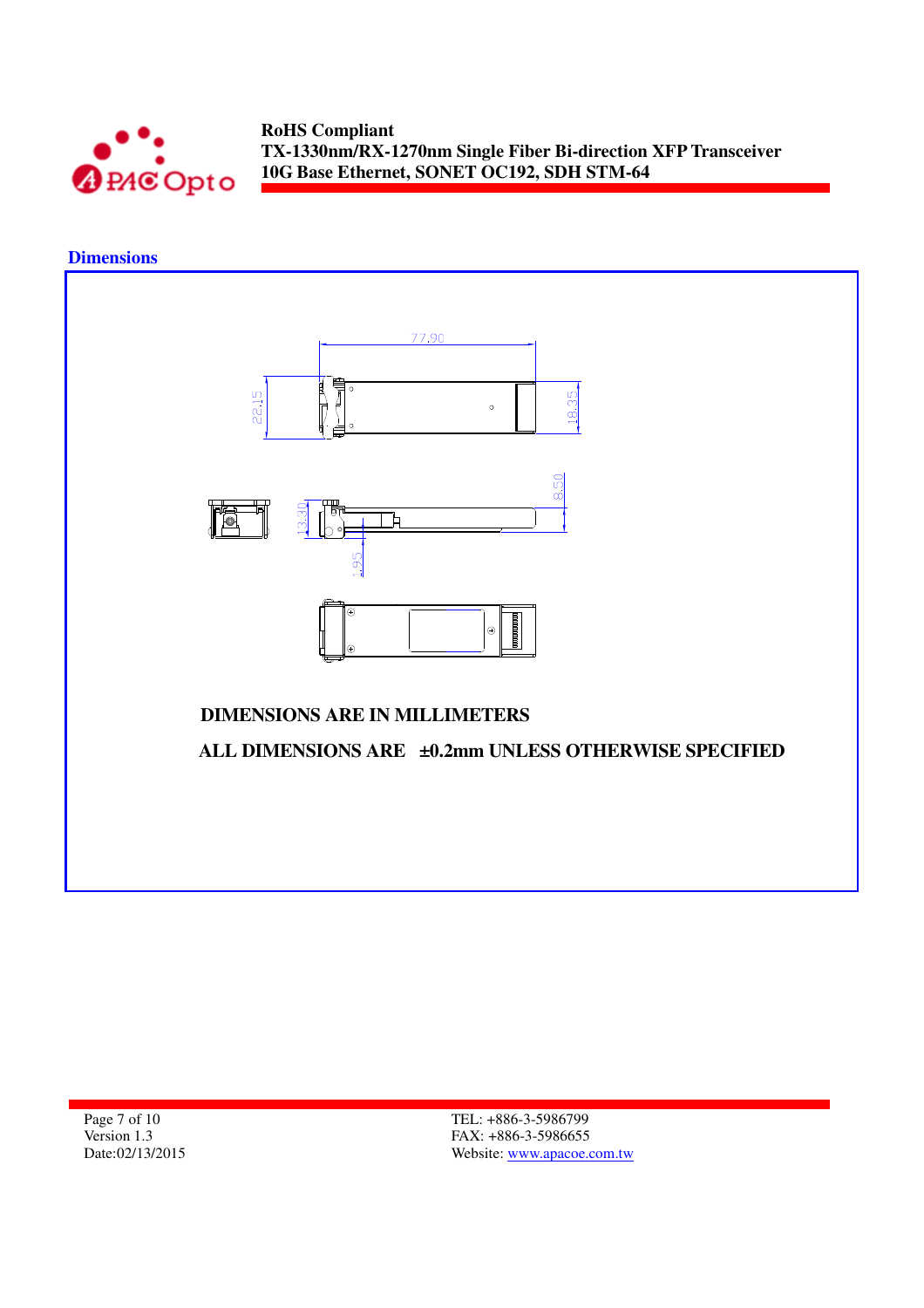

#### **Pin Assignment**



Page 8 of 10 Version 1.3 Date:02/13/2015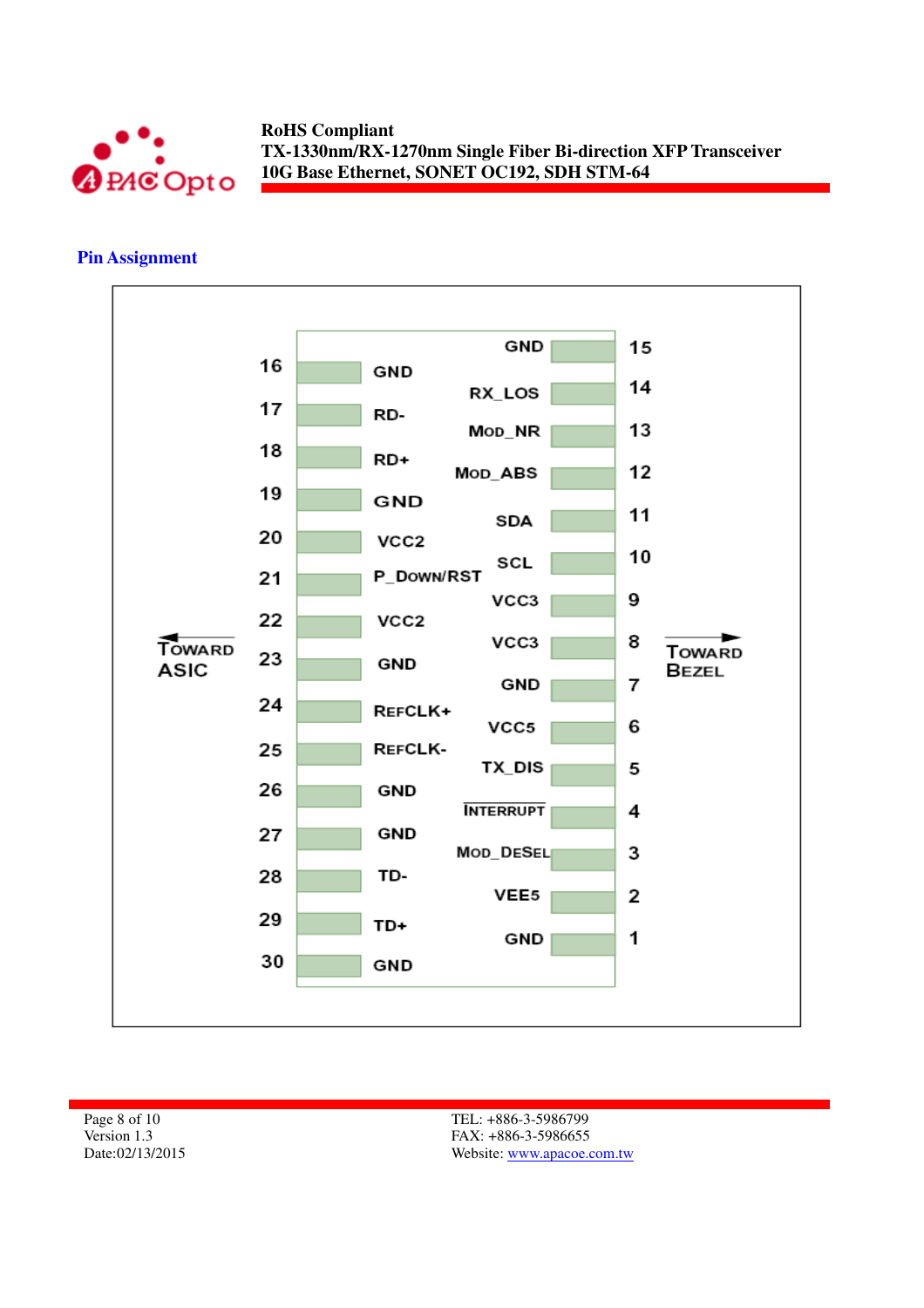

| Pin | Logic                                                                                             | <b>Symbol</b>    | <b>Name/Description</b>                                                                                                                                      | <b>Note</b> |  |  |  |  |
|-----|---------------------------------------------------------------------------------------------------|------------------|--------------------------------------------------------------------------------------------------------------------------------------------------------------|-------------|--|--|--|--|
| 1   |                                                                                                   | GND              | Module Ground                                                                                                                                                | 1           |  |  |  |  |
| 2   |                                                                                                   | VEE5             | Optional -5.2V Power Supply                                                                                                                                  |             |  |  |  |  |
| 3   | LVTTL-I                                                                                           | Mod DeSel        | Module De-select; When held low allows module to respond to 2-wire serial interface                                                                          |             |  |  |  |  |
| 4   | LVTTL-O                                                                                           | Interrupt        | Interrupt; Indicates presence of an important condition which can be read over the 2-wire<br>serial interface                                                | 2           |  |  |  |  |
| 5   | LVTTL-I                                                                                           | TX DIS           | Transmitter Disable; Turns off transmitter laser output                                                                                                      |             |  |  |  |  |
| 6   |                                                                                                   | VCC5             | +5V Power Supply                                                                                                                                             |             |  |  |  |  |
| 7   |                                                                                                   | GND              | Module Ground                                                                                                                                                | 1           |  |  |  |  |
| 8   |                                                                                                   | VCC3             | +3.3V Power Supply                                                                                                                                           |             |  |  |  |  |
| 9   |                                                                                                   | VCC3             | +3.3V Power Supply                                                                                                                                           |             |  |  |  |  |
| 10  | LVTTL-I/O                                                                                         | SCL              | 2-Wire Serial Interface Clock                                                                                                                                | 2           |  |  |  |  |
| 11  | LVTTL-I/O                                                                                         | SDA              | 2-Wire Serial Interface Data Line                                                                                                                            | 2           |  |  |  |  |
| 12  | LVTTL-O                                                                                           | Mod_Abs          | Indicates Module is not present. Grounded in the Module                                                                                                      | 2           |  |  |  |  |
| 13  | LVTTL-O                                                                                           | Mod NR           | Module Not Ready; Indicating Module Operational Fault                                                                                                        | 2           |  |  |  |  |
| 14  | LVTTL-O                                                                                           | RX_LOS           | Receiver Loss Of Signal Indicator                                                                                                                            | 2           |  |  |  |  |
| 15  |                                                                                                   | GND              | Module Ground                                                                                                                                                | 1           |  |  |  |  |
| 16  |                                                                                                   | GND              | Module Ground                                                                                                                                                | 1           |  |  |  |  |
| 17  | CML-O                                                                                             | RD-              | Receiver Inverted Data Output                                                                                                                                |             |  |  |  |  |
| 18  | CML-O                                                                                             | $RD+$            | Receiver Non-Inverted Data Output                                                                                                                            |             |  |  |  |  |
| 19  |                                                                                                   | GND              | Module Ground                                                                                                                                                | 1           |  |  |  |  |
| 20  |                                                                                                   | VCC <sub>2</sub> | +1.8V Power Supply                                                                                                                                           | 3           |  |  |  |  |
| 21  | LVTTL-I                                                                                           | P Down/RST       | Power down; When high, requires the module to limit power consumption to 1.5W or<br>below. 2-Wire serial interface must be functional in the low power mode. |             |  |  |  |  |
|     |                                                                                                   |                  | Reset; The falling edge initiates a complete reset of the module including the 2-wire<br>serial interface, equivalent to a power cycle.                      |             |  |  |  |  |
| 22  |                                                                                                   | VCC <sub>2</sub> | +1.8V Power Supply                                                                                                                                           | 3           |  |  |  |  |
| 23  |                                                                                                   | GND              | Module Ground                                                                                                                                                | 1           |  |  |  |  |
| 24  | PECL-I                                                                                            | RefCLK+          | Reference Clock Non-Inverted Input, AC coupled on the host board                                                                                             |             |  |  |  |  |
| 25  | PECL-I                                                                                            | RefCLK-          | Reference Clock Inverted Input, AC coupled on the host board                                                                                                 |             |  |  |  |  |
| 26  |                                                                                                   | <b>GND</b>       | Module Ground                                                                                                                                                | 1           |  |  |  |  |
| 27  |                                                                                                   | GND              | Module Ground                                                                                                                                                | 1           |  |  |  |  |
| 28  | CML-I                                                                                             | TD-              | Transmitter Inverted Data Input                                                                                                                              |             |  |  |  |  |
| 29  | CML-I                                                                                             | TD+              | Transmitter Non-Inverted Data Input                                                                                                                          |             |  |  |  |  |
| 30  |                                                                                                   | <b>GND</b>       | Module Ground                                                                                                                                                | 1           |  |  |  |  |
|     | 1. Module ground pins Gnd are isolated from the module case and chassis ground within the module. |                  |                                                                                                                                                              |             |  |  |  |  |

2. Shall be pulled up with 4.7K-10Kohms to a voltage between 3.15V and 3.45V on the host board.

3. The 1.8 V power supply can be optionally programmed to voltages lower than 1.8 V in modules supporting the variable power supply.

Page 9 of 10 Version 1.3 Date:02/13/2015